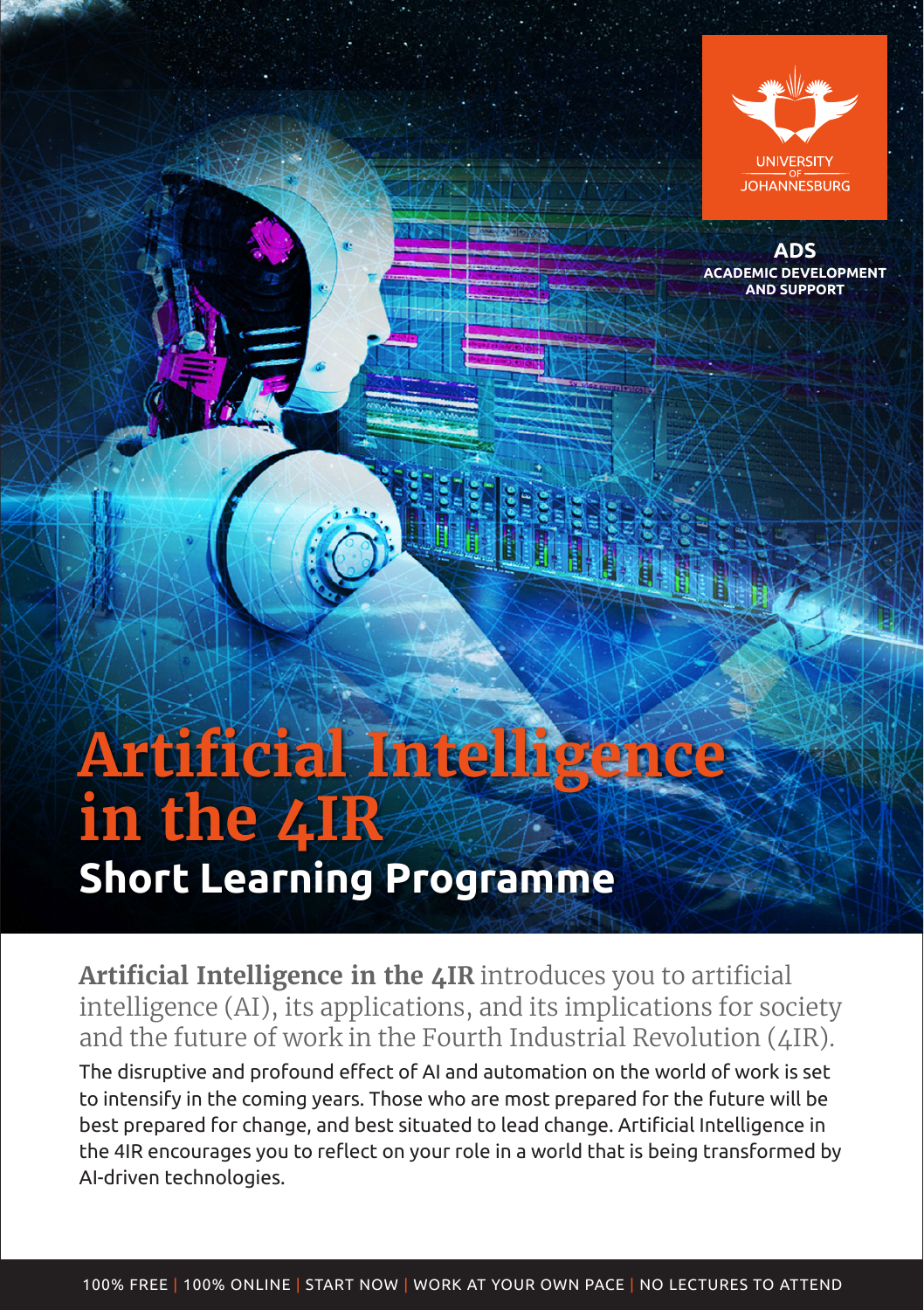# **COURSE OVERVIEW**

Artificial Intelligence in the 4IR consists of 8 units aimed to help students develop a basic understanding of a world with AI. Completion of this short learning programme will enable students to:

- Develop an understanding of the 4IR and automation.
- Understand the evolution of AI.
- Discuss foundational concepts and techniques of AI and their application to real-life problems.
- Explore advances in AI research, application and commercialisation in the United States and the West.
- Explore advances in AI research, application and commercialisation in China.
- Unpack the implications of AI for the future of the world of work.
- Be aware of social and ethical considerations of AI technology.
- Reflect on the future of AI for society.

## **UNIT OVERVIEW**

#### **Unit 1 – 4IR and Automation**

Unit 1 takes you back to the history of the industrial revolutions. Unit 1 will enable students to understand selected critical developments in automation and think about their implications for manufacturing and the organisation of work.

By the end of this unit, students will be able to:

- Identify the defining features of the industrial revolutions.
- Understand the differences between the 4IR and prior industrial revolutions.
- Understand selected critical developments in automation.

#### **Unit 2 – Evolution of AI**

Unit 2 defines AI and takes students through some of the major historical milestones in AI research. Unit 2 provides a background to the current surge in AI research and commercialisation by tracing how AI has evolved to its current state of technological capabilities over many decades.

By the end of this unit, students will be able to:

- Define artificial intelligence (AI).
- Identify critical milestones in the development of AI.
- Understand AI winters.
- Recognise the enablers of AI after long winters.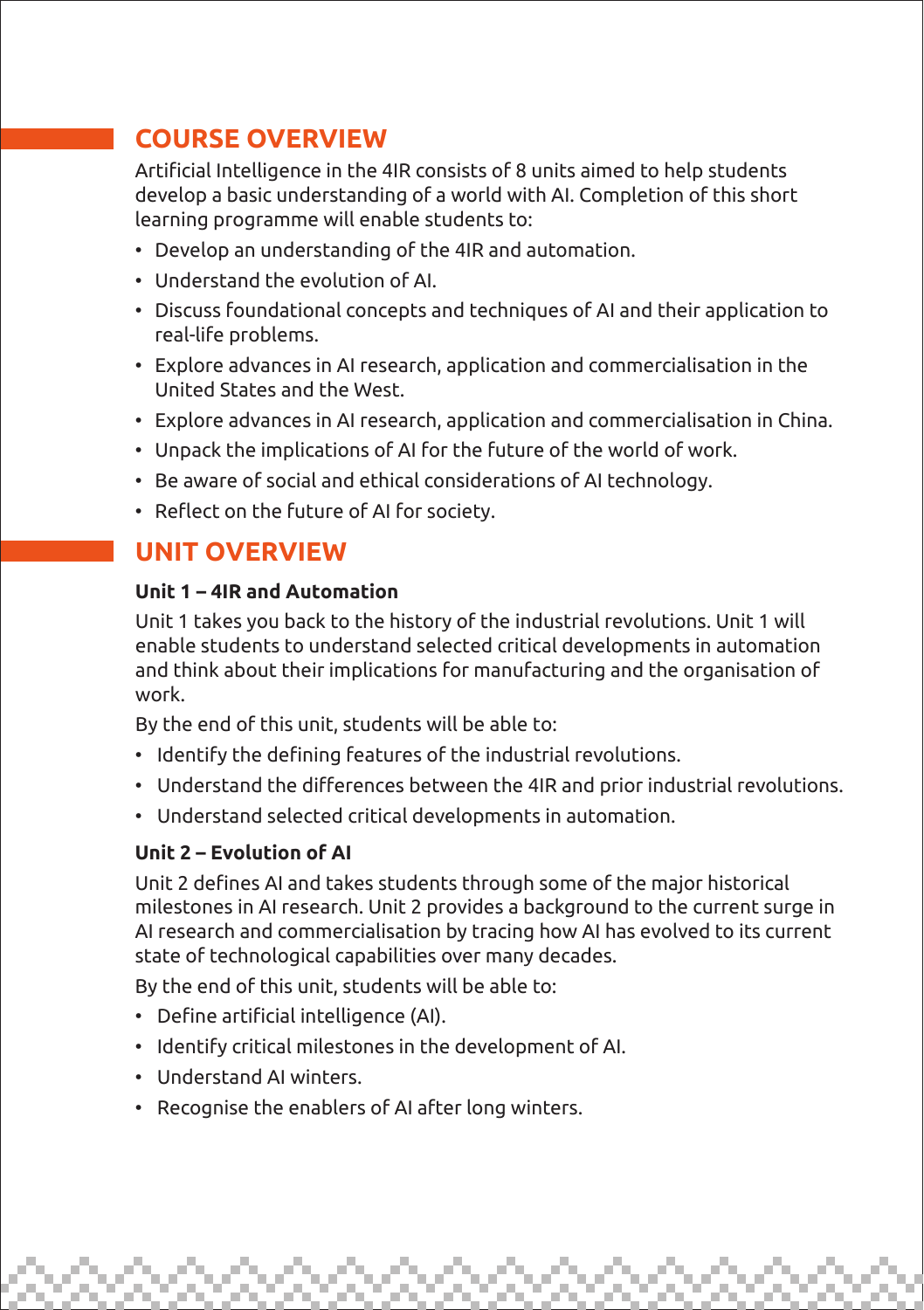### **Unit 3 – AI Fundamentals**

Unit 3 focuses on the basics of AI. Students will be introduced to important concepts and techniques used in AI to enable them to have functional awareness of AI. Unit 3 will broaden students' understanding of intelligence, artificial machine intelligence, machine learning and machine learning algorithms, which are the building blocks of AI.

By the end of this unit, students will be able to:

- Identify the difference between human intelligence and artificial intelligence.
- Understand the basics of machine learning.
- Distinguish between different types of machine learning.
- Identify the difference between AI, machine learning and deep learning.

#### **Unit 4 – AI in the Real World: Global Overview**

Unit 4 examines how AI is positively impacting humanity in many areas of life, such as manufacturing, business, supply chains, health, education, security, and so on. This unit tracks the emergence of Silicon Valley in relation to advances made by AI technology.

By the end of this unit, students will be able to:

- Understand the applications of AI in the world of business and society.
- Identify global corporate actors influencing AI research and development.
- Understand the potential of AI in solving human problems.

#### **Unit 5 – AI in the Real World: China**

Unit 5 examines how China is using AI to transform all sectors of the country's economy, including commerce, trade and manufacturing, at a fast pace. In China, the wave of AI is sweeping across society at the speed of lightning as all players race to adopt AI in all profit-making and social investment tasks. Unit 5 considers the role of the Chinese government, local government, large corporates, start-ups, and ordinary people in this seismic shift from "Made in China" to "Made intelligently in China".

By the end of this unit, students will be able to:

- Identify recent advances in AI research and commercialisation in China.
- Understand selected case studies of important AI start-ups in China.
- List the limits and failures of AI at present.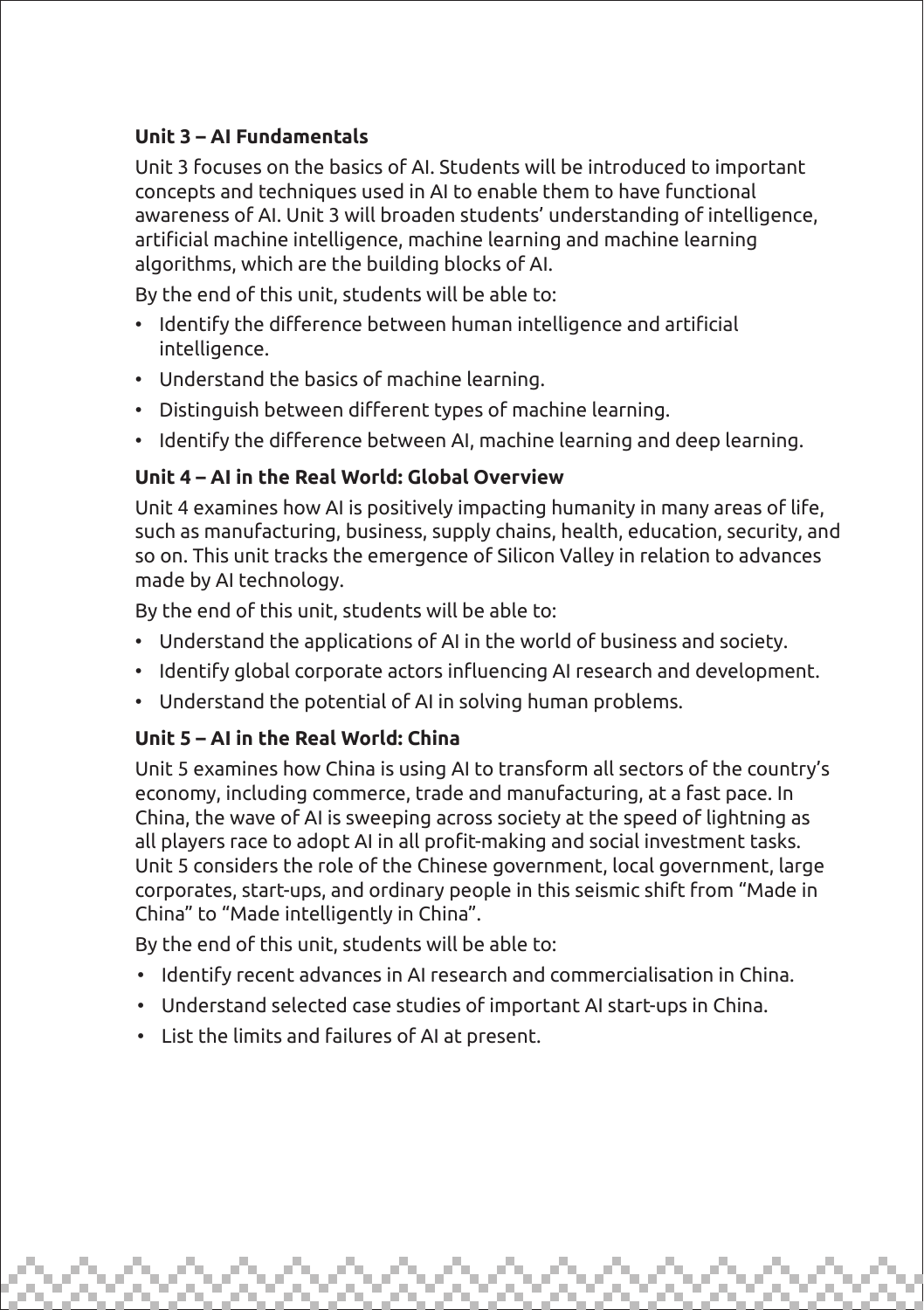### **Unit 6 – Future of the World of Work**

AI will transform every industry in Africa in the next few years. AI-powered machines will perform a significant chunk of the work that humans perform now. Unit 6 encourages students to contemplate the future of work in an AI-driven economy by tracing the impact of automation throughout economic history, from the First Industrial Revolution to the Fourth Industrial Revolution (4IR).

By the end of this unit, students will be able to:

- Understand the impact of automation and autonomous machines on jobs from a historical perspective.
- Predict future job losses due to intelligent robots.
- Identify features of the future workforce.
- Recognise the nature of tasks and skills that will be replaced by AI-powered robots.

### **Unit 7 – Social and Ethical Considerations of AI**

Unit 7 focuses on ethics – the field dealing with right vis-à-vis wrong and the moral obligations and duties of humans – as they relate to AI. The adoption of AI is occurring rapidly and on a large scale. However, AI is being adopted in societies with multiple differences along racial, gender and religious lines. AI will affect people differently depending on their individual and social group characteristics. AI is not neutral. AI can negatively affect the life chances of some groups in society, while promoting other social groups. Moreover, like any technology, AI can generate biased results. Unit 7 considers what humans can do to minimise or even eliminate the risks posed by AI.

By the end of this unit, students will be able to:

- Understand the importance of ethics in AI.
- Identify the implications of AI for individuals, organisations and society.
- Recognise the risks and challenges of AI in ethics.

#### **Unit 8 – Speculations on the Future**

Unit 8 explores the notion that human history is approaching a "technological singularity", where artificial intelligent systems (computers, robots, and machines) or cognitively-enhanced biological intelligence, or both, have become "superior" to human intelligence. Unit 8 considers whether that stage in technological advancement will ever be reached. This unit also examines anxieties around the question of what would happen to the human race if AI were to achieve what is termed artificial superintelligence (ASI) where it is simply superior to natural intelligence. Will humans be able to control it? Unit 8 encourages students to reflect on the future of AI for society.